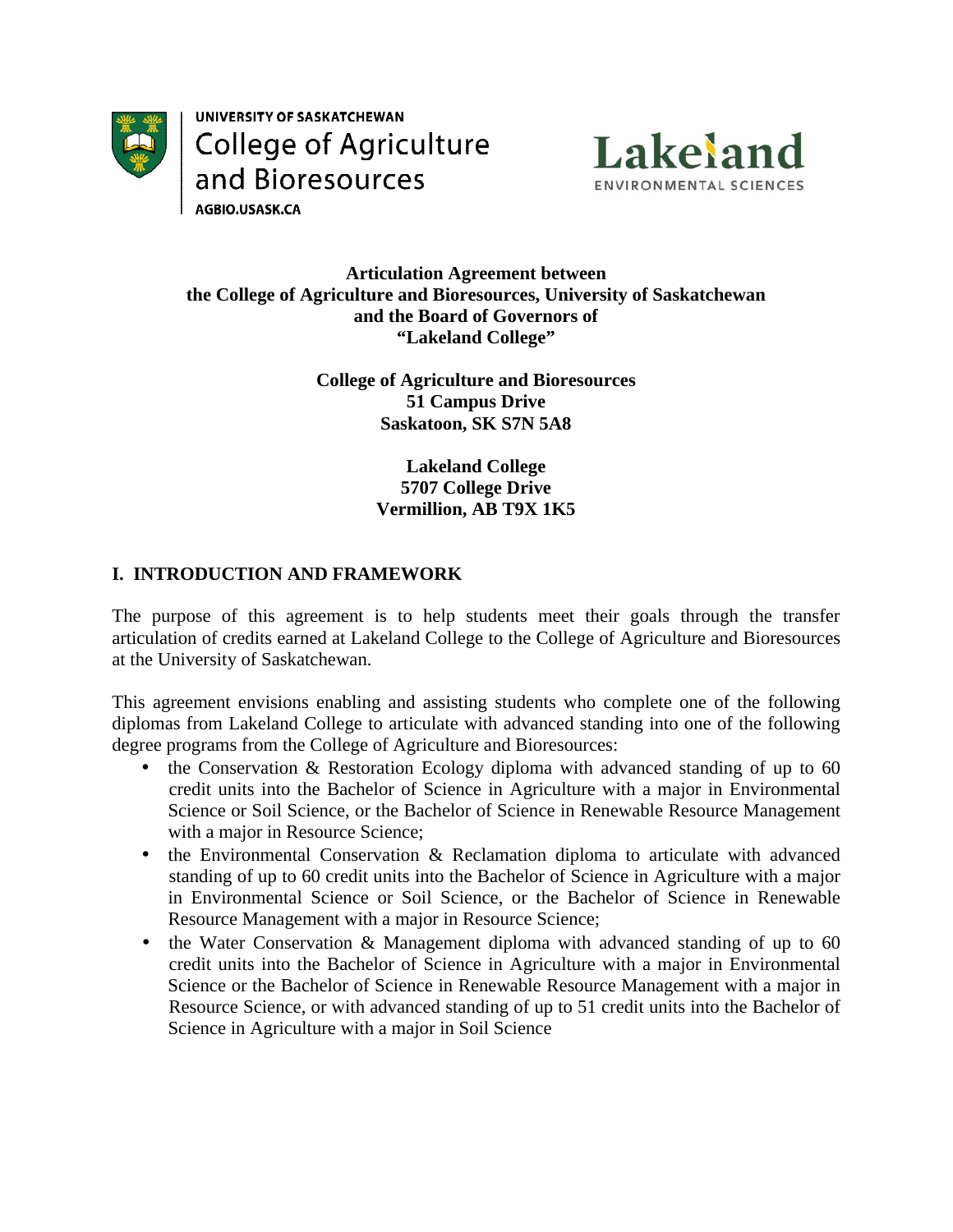Once admitted, students will be treated identically to other College of Agriculture and Bioresources students, with full rights and responsibilities. Specifically, students will be expected to meet the academic progress requirements and follow all academic policies of the College of Agriculture and Bioresources, with the exception of specific items outlined in this agreement.

This agreement:

- 1. Is subject to the regulations and policies of the University of Saskatchewan and to the terms outlined below.
- 2. Is specific to the College of Agriculture and Bioresources, University of Saskatchewan. Students are only able to transfer into the Bachelor of Science in Agriculture with a major in Environmental Science or Soil Science, or the Bachelor of Science in Renewable Resource Management with a major in Resource Science, through this agreement.
- 3. Relies on the information as documented herein; as such, the parties will communicate significant changes to courses or programs listed in this agreement.
- 4. Relies on open communication between institutions. The contact person for Lakeland College is the Dean of the School of Environmental Science, and the contact person for the College of Agriculture and Bioresources at the University of Saskatchewan is the Associate Dean, Academic.
- 5. Is subject to re-negotiation of terms by either party at any time.
- 6. Will become effective immediately, and pertain to applicants who are graduates of the Conservation & Restoration Ecology diploma, the Environmental Conservation & Reclamation diploma, or the Water Conservation & Management diploma and started their program of studies in Fall 2018 or later.
- 7. Has no specified end date, but either Party may revise or terminate the agreement at any time, provided at least six (6) months written notice is provided to the other Party. The agreement will be revised or terminated six months from the date that the other Party receives the written notice. In the case of revision or termination of the agreement, the Parties agree that any students previously admitted to the College of Agriculture and Bioresources shall continue and be completed as if the agreement had remained in force. For a revision to be considered executed, both Parties must ratify, by means of agreement and signature by institutional representatives with signing authority, the respective revision documentation.
- 8. Will be reviewed after 5 years by the parties to ensure that it is still meeting the needs of each party.

# **II. GENERAL NOTES**

1. To be eligible for admission into the Bachelor of Science in Renewable Resource Management degree program with a major in Resource Science, or the Bachelor of Science in Agriculture with a major in Environmental Science or Soil Science at the University of Saskatchewan, Lakeland College students must successfully submit an application for admission, as well as all required documentation and application fees, to the Admissions and Transfer Credit Office, University of Saskatchewan, by the admission application and document deadline(s) each year.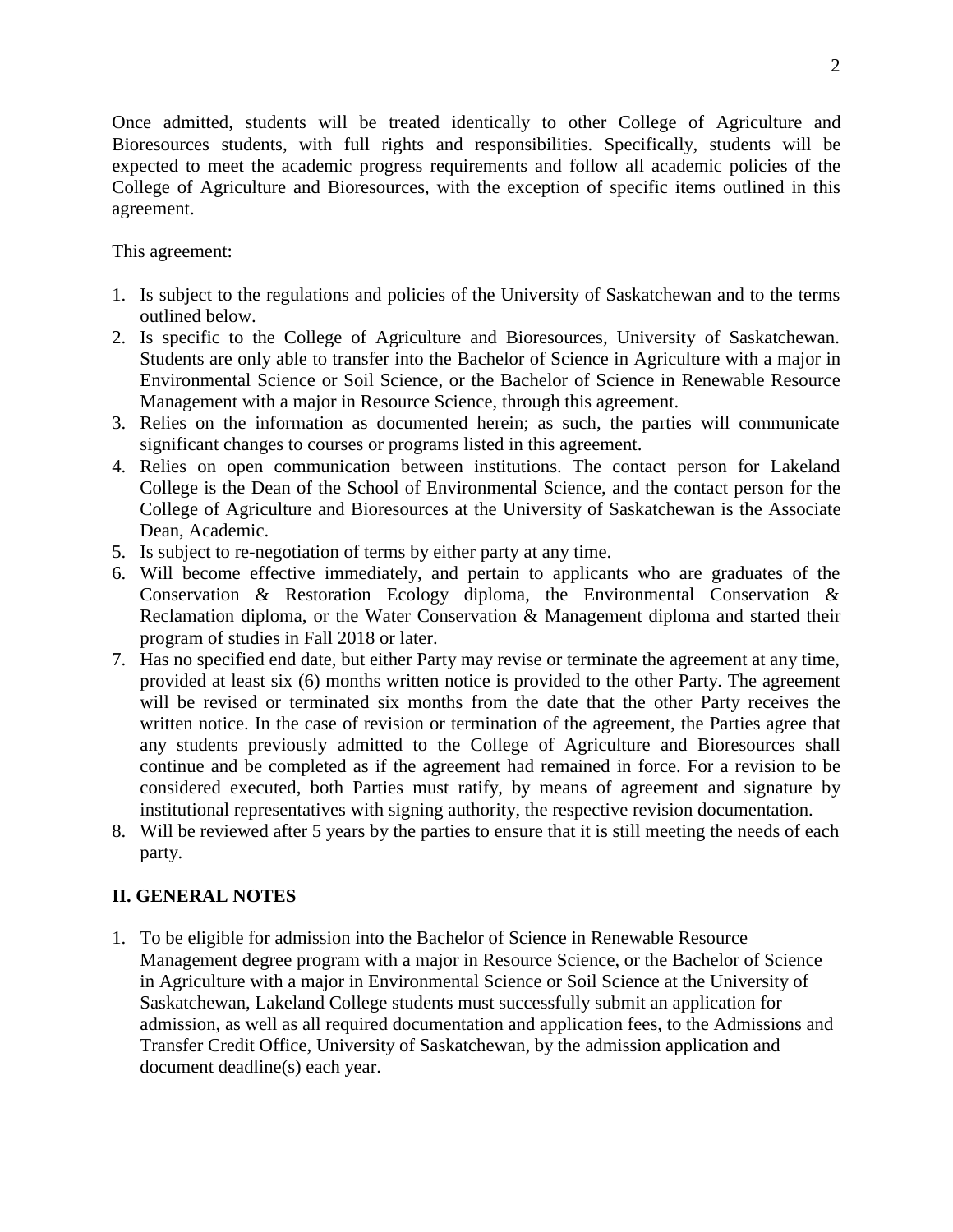The College of Agriculture and Bioresources will not limit the number of students who can be admitted into the Bachelor of Science in Renewable Resource with a major in Resource Science or the Bachelor of Science in Agriculture with a major in Environmental Science or Soil Science via the provisions in this Agreement, provided the applicant meets all criteria set contained herein.

- 2. To be eligible for admission into the Bachelor of Science in Renewable Resource Management or the Bachelor of Science in Agriculture degree programs at the University of Saskatchewan, Lakeland College students must meet or exceed the following academic requirements:
	- Successful completion of either the Conservation & Restoration Ecology diploma, the Environmental Conservation & Reclamation diploma, or the Water Conservation & Management diploma from Lakeland College;
	- All general admission requirements at the University of Saskatchewan, including but not limited to, adequate performance on English language proficiency tests, if applicable;
	- Successful completion of Chemistry 30, Biology 30, and Foundations of Mathematics 30 or Pre-Calculus 30 (or alternate jurisdictional equivalents) at the high school level or successful completion of equivalents to Chemistry 30, Biology 30, or Foundations of Mathematics 30 or Pre-Calculus 30 (or alternate jurisdictional equivalents) at the university level, each with a minimum final grade of 50%. Students can be admitted with one prerequisite subject deficiency that must be cleared before the second year of study;
	- A minimum transfer average of 60% must be attained. The admission average will be calculated using courses that receive course-for-course transfer credit granted through the agreement.
- 3. Students are required to consult with an advisor in the Agriculture and Bioresources Undergraduate Student Services office prior to course registration.
- 4. Students must complete the remaining credit units at the University of Saskatchewan in order to meet Agriculture and Bioresources residency requirements.
- 5. To be eligible to receive the transfer credit as detailed in Section III below, students must have completed the full course requirements and graduated from either the Conservation & Restoration Ecology diploma, the Environmental Conservation & Reclamation diploma, or the Water Conservation & Management diploma program. Transfer credit awarded by Lakeland College from a previous institution will not be considered for transfer credit through this agreement.
- 6. Students wishing to transfer to other Colleges or programs at the University of Saskatchewan must meet the admission requirements of that College or program. All block transfer credit will be revoked if, at any point during or after the University of Saskatchewan's admission process, a student chooses to transfer to a different major or program.
- 7. This agreement respects the policies and regulations of both post-secondary institutions.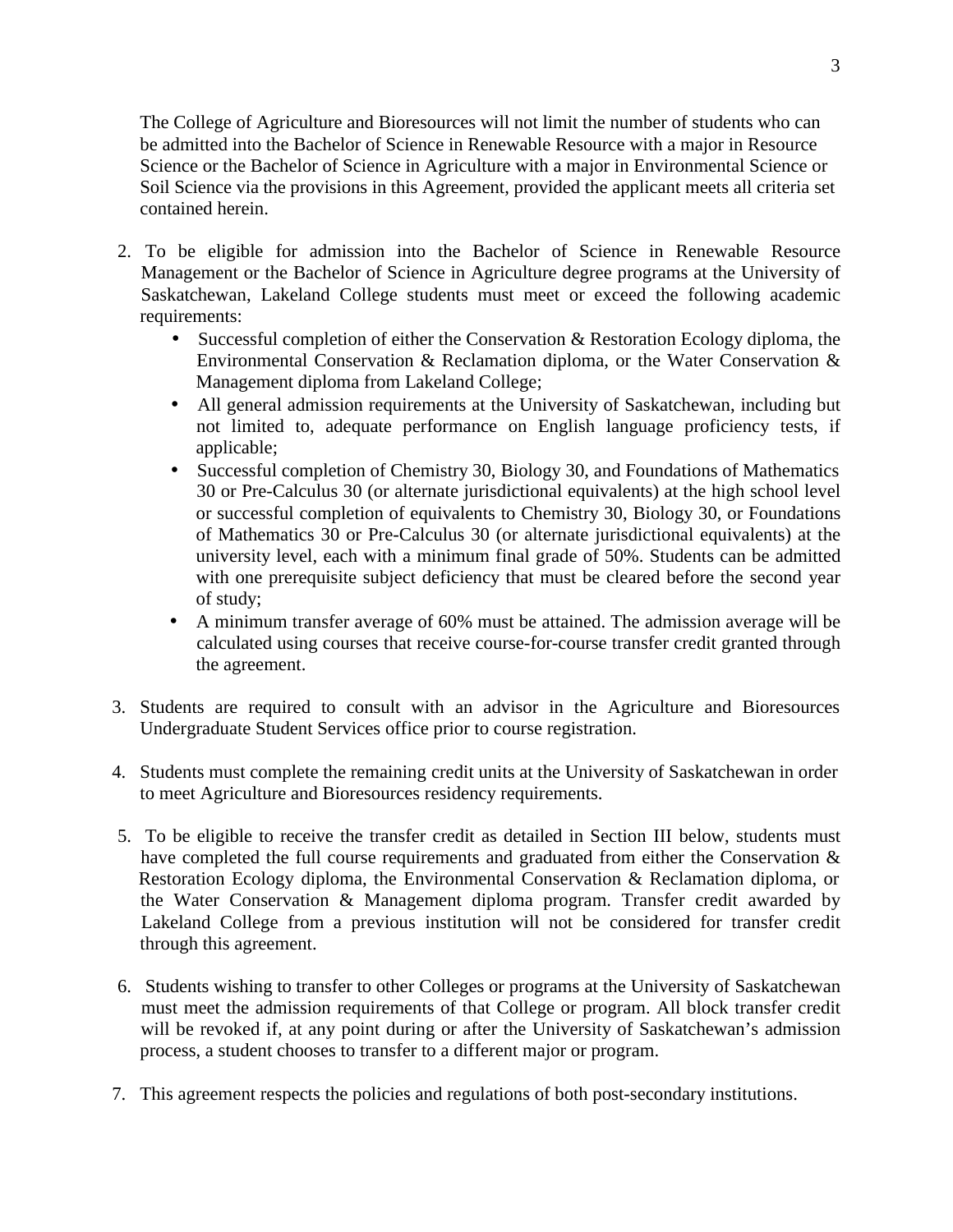| III. TRANSFER ARTICULATION FOR LAKELAND COLLEGE CONSERVATION & |  |  |  |
|----------------------------------------------------------------|--|--|--|
| <b>RESTORATION ECOLOGY DIPLOMA1</b>                            |  |  |  |

| <b>Lakeland College Course</b>                | <b>U</b> of S Credits |
|-----------------------------------------------|-----------------------|
| BI110 "Ecology & Field Biology" (3)           | PLSC 213.3            |
| BI205 "Limnology: Lakes & Rivers" (3)         | No credit             |
| BI270 "Managing Rangeland Ecosystems" (3)     | <b>PLSC 422.3</b>     |
| BO120 "Field Botany & Plant Taxonomy" (3) +   | <b>RRM 215.3</b>      |
| SO320 "Soil Conservation" (3)                 |                       |
| CO166 "Scientific Writing & Computer          | XAB SR.3              |
| Applications" (3)                             |                       |
| MA202 "Statistics & Data Management" (3)      | <b>PLSC 214.3</b>     |
| SC110 "Inorganic Chemistry" (3)               | <b>CHEM 112.3</b>     |
| SC120 "Maps, Air Photos & GPS" (3)            | GEOG 222.3            |
| SC140 "Environmental Sustainability" (3)      | <b>EVSC 110.3</b>     |
| SC200 "Organic Chemistry" (3)                 | <b>CHEM 250.3</b>     |
| SC220 "GIS & Remote Sensing" (3)              | GEOG 322.3            |
| SO210 "Introductory Soil Science" (3)         | <b>EVSC 220.3</b>     |
| BI210 "Forest Ecology" (3)                    | <b>PLSC 425.3</b>     |
| BI317 "Wetland Classification and Management" | RRM SR.3              |
| (3)                                           |                       |
| SC281 "Invasive Plant Ecology & Management"   | RRM SR.3              |
| (3)                                           |                       |
| SC301 "Applied Hydrology" (3)                 | GEOG 225.3            |
| SC307 "Environmental Site Assessment" (3)     | <b>EVSC SR.3</b>      |
| SC329 "Fundamentals of Restoration Ecology"   | <b>SLSC 350.3</b>     |
| (3)                                           |                       |
| SC444 "Land Use and Urban Ecology" (3)        | <b>PLAN 442.3</b>     |
| SC470 "Applied Techniques in Restoration" (3) | RRM SR.3              |
| SO340 "Soil Classification & Landforms" (3)   | <b>SLSC 232.3</b>     |
| ZO245 "Wildlife Habitat Conservation" (3)     | No credit             |
| ZO350 "Wildlife Biodiversity" (3)             | No credit             |
| <b>TOTAL CU</b>                               | 60                    |

<sup>&</sup>lt;sup>1</sup> This block of transfer credit is applicable only to the Bachelor of Science in Agriculture with a major in Environmental Science or Soil Science, or the Bachelor of Renewable Resource Science with a major in Resource Science.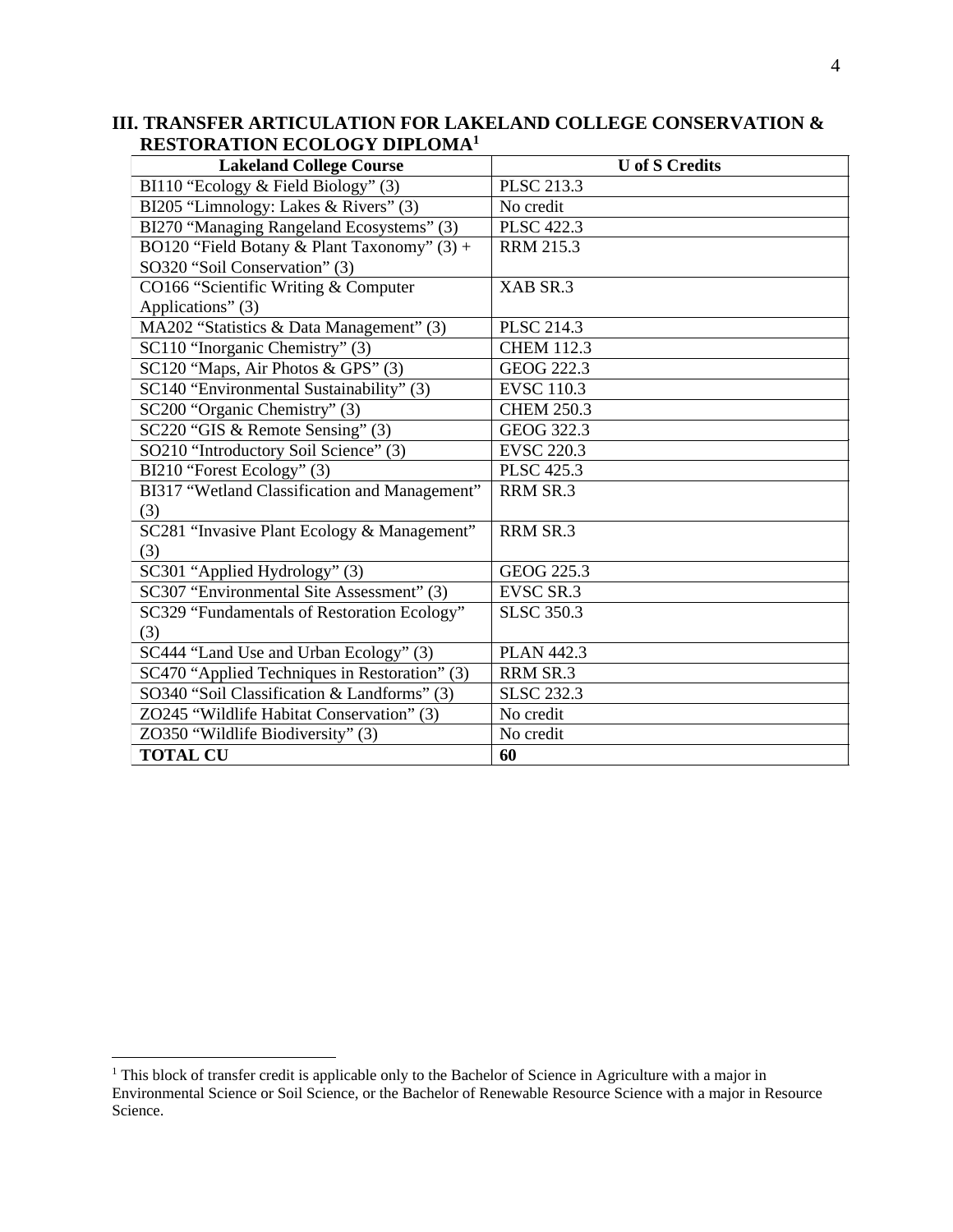### TRANSFER ARTICULATION FOR LAKELAND COLLEGE ENVIRONMENTAL **CONSERVATION & RECLAMATION DIPLOMA<sup>2</sup>**

| <b>Lakeland College Course</b>              | <b>U</b> of S Credits |
|---------------------------------------------|-----------------------|
| BI110 "Ecology & Field Biology" (3)         | <b>PLSC 213.3</b>     |
| BI205 "Limnology: Lakes & Rivers" (3)       | No credit             |
| BI270 "Managing Rangeland Ecosystems" (3)   | <b>PLSC 422.3</b>     |
| BO120 "Field Botany & Plant Taxonomy" (3) + | <b>RRM 215.3</b>      |
| SO320 "Soil Conservation" (3)               |                       |
| CO166 "Scientific Writing & Computer        | XAB SR.3              |
| Applications" (3)                           |                       |
| MA202 "Statistics & Data Management" (3)    | <b>PLSC 214.3</b>     |
| SC110 "Inorganic Chemistry" (3)             | <b>CHEM 112.3</b>     |
| SC120 "Maps, Air Photos & GPS" (3)          | GEOG 222.3            |
| SC140 "Environmental Sustainability" (3)    | <b>EVSC 110.3</b>     |
| SC200 "Organic Chemistry" (3)               | <b>CHEM 250.3</b>     |
| SC220 "GIS & Remote Sensing" (3)            | GEOG 322.3            |
| SO210 "Introductory Soil Science" (3)       | <b>EVSC 220.3</b>     |
| BI210 "Forest Ecology" (3)                  | <b>PLSC 425.3</b>     |
| BI290 "Revegetation Management" (3)         | <b>SLSC 350.3</b>     |
| SC281 "Invasive Plant Ecology & Management" | RRM SR.3              |
| (3)                                         |                       |
| SC301 "Applied Hydrology" (3)               | GEOG 225.3            |
| SC307 "Environmental Site Assessment" (3)   | <b>EVSC SR.3</b>      |
| SC336 "Environmental Contaminants" (3)      | <b>EVSC 420.3</b>     |
| SC408 "Reclamation Field Methods" (3)       | No credit             |
| SC430 "Industrial Waste Management" (3)     | No credit             |
| SC448 "Groundwater Monitoring Techniques"   | GEOG 328.3            |
| (3)                                         |                       |
| SO340 "Soil Classification & Landforms" (3) | <b>SLSC 232.3</b>     |
| SO350 "Soil Fertility & Fertilizers" (3)    | <b>SLSC 312.3</b>     |
| <b>TOTAL CU</b>                             | 60                    |

<sup>&</sup>lt;sup>2</sup> This block of transfer credit is applicable only to the Bachelor of Science in Agriculture with a major in Environmental Science or Soil Science, or the Bachelor of Renewable Resource Science with a major in Resource Science.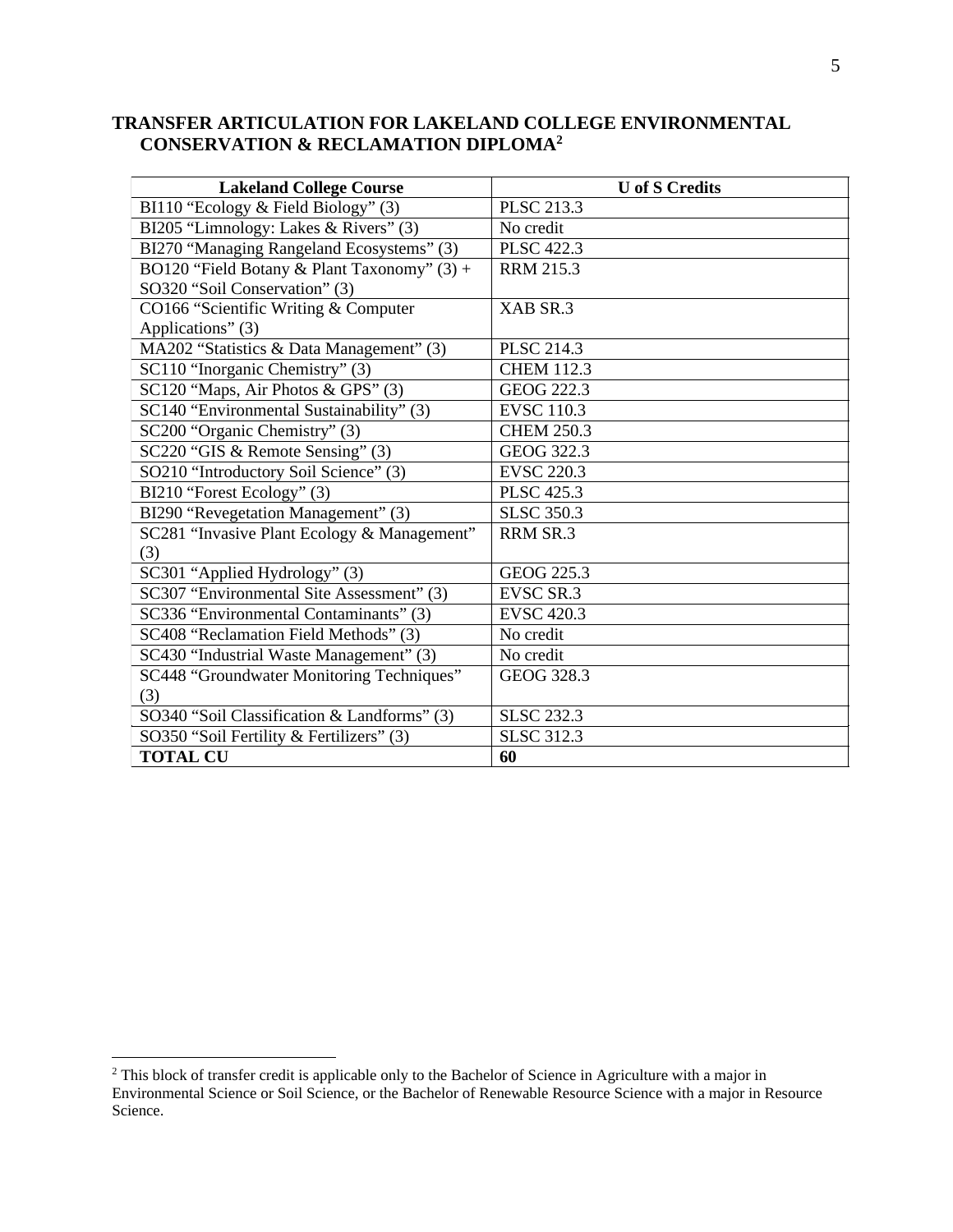#### TRANSFER ARTICULATION FOR LAKELAND COLLEGE WATER **CONSERVATION & MANAGEMENT DIPLOMA3**

| <b>Lakeland College Course</b>                   | <b>U</b> of S Credits |
|--------------------------------------------------|-----------------------|
| BI110 "Ecology & Field Biology" (3)              | <b>PLSC 213.3</b>     |
| BI205 "Limnology: Lakes & Rivers" (3)            | No credit             |
| BI270 "Managing Rangeland Ecosystems" (3)        | <b>PLSC 422.3</b>     |
| BO120 "Field Botany & Plant Taxonomy" (3)        | No Credit             |
| CO166 "Scientific Writing & Computer             | XAB SR.3              |
| Applications" (3)                                |                       |
| MA202 "Statistics & Data Management" (3)         | PLSC 214.3            |
| SC110 "Inorganic Chemistry" (3)                  | <b>CHEM 112.3</b>     |
| SC120 "Maps, Air Photos & GPS" (3)               | GEOG 222.3            |
| SC140 "Environmental Sustainability" (3)         | <b>EVSC 110.3</b>     |
| SC200 "Organic Chemistry" (3)                    | <b>CHEM 250.3</b>     |
| SC220 "GIS & Remote Sensing" (3)                 | GEOG 322.3            |
| SO210 "Introductory Soil Science" (3)            | <b>EVSC 220.3</b>     |
| BI405 "Aquatic Bio-monitoring" (3)               | No credit             |
| SC242 "Spill Response & Field Certification" (3) | <b>EVSC SR.3</b>      |
| SC301 "Applied Hydrology" (3)                    | GEOG 225.3            |
| SC307 "Environmental Site Assessment" (3)        | <b>EVSC SR.3</b>      |
| SC316 "Municipal Water and Waste                 | <b>EVSC SR.3</b>      |
| Management" (3)                                  |                       |
| SC336 "Environmental Contaminants" (3)           | <b>EVSC 420.3</b>     |
| SC362 "Wetlands Water Systems" (3)               | RRM SR.3              |
| SC430 "Industrial Waste Management" (3)          | No credit             |
| SC437 "Watershed Management" (3)                 | RRM SR.3              |
| SC448 "Groundwater Monitoring Techniques"        | GEOG 328.3            |
| (3)                                              |                       |
| SO340 "Soil Classification & Landforms" (3)      | <b>SLSC 232.3</b>     |
| SC481 "Application of Environmental              | <b>EVSC SR.3</b>      |
| Regulations" (3)                                 |                       |
| <b>TOTAL CU</b>                                  | 60                    |

 $3$  A block of 60 credit units of transfer credit is applicable only to the Bachelor of Science in Agriculture with a major in Environmental Science, or the Bachelor of Renewable Resource Science with a major in Resource Soil Science.